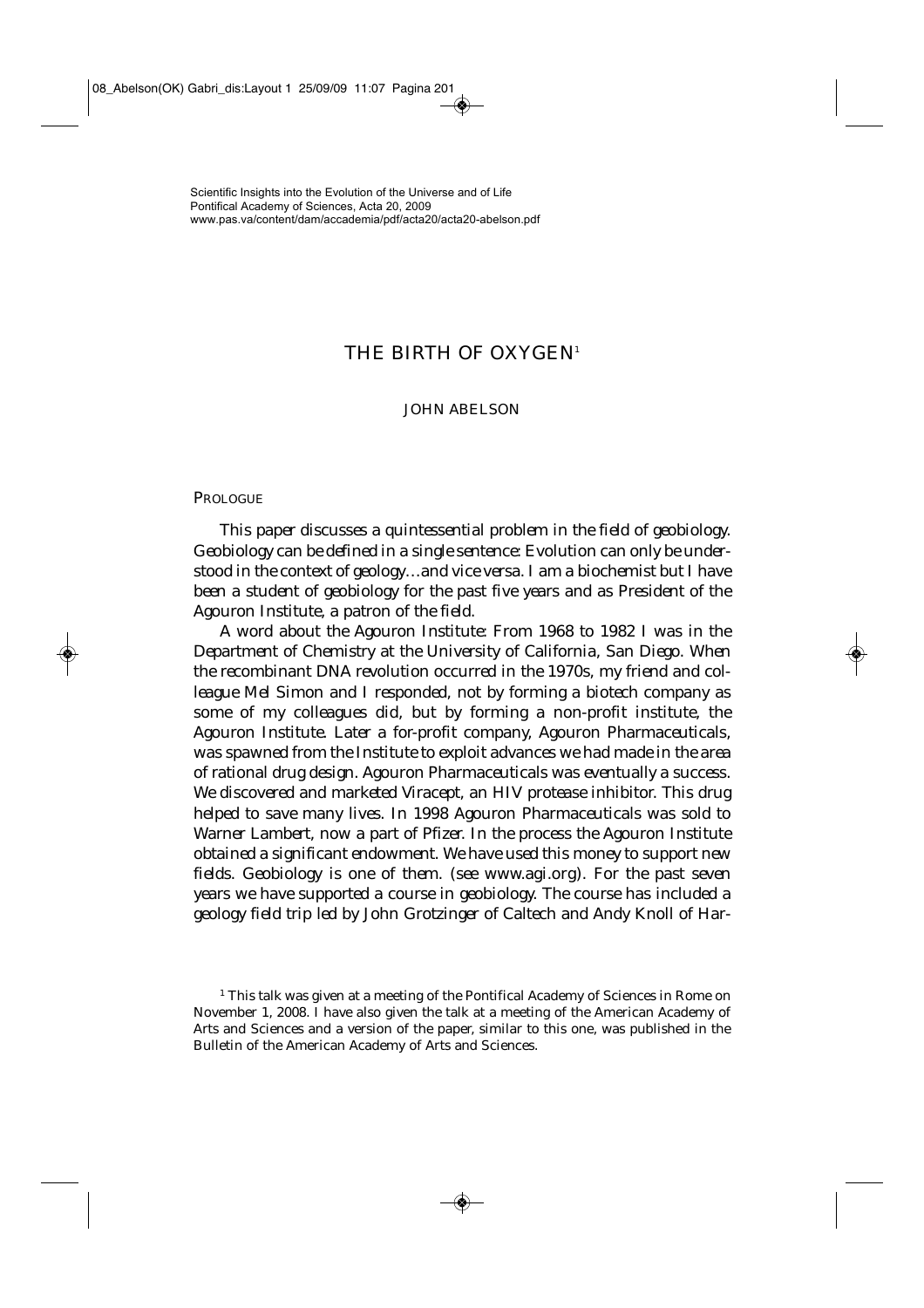*vard. I have been on all of the field trips. We have also carried out a drilling project in South Africa in which some 3000 meters of core were obtained that cover the period about 2.5 billion years to 2.2 billion years. It was during that period that oxygen first appeared in the atmosphere. In 2007 we sponsored an interdisciplinary meeting, 'Oxygen' in Santa Fe, New Mexico. About 40 chemists, biochemists, geologists, and microbiologists discussed the problem of the origin of oxygenic photosynthesis. This report represents my attempt to synthesize the ideas expressed in this exciting meeting.* 

We take it for granted that our atmosphere contains oxygen but we and most other animals would die within minutes if it were removed. It is not widely appreciated that for half of the earth's history there was virtually no oxygen in the atmosphere. Then 2.45 billion years ago oxygen appeared and has been present ever since though not always at its present level of 21%. More than 99% of the oxygen in the atmosphere is produced biologically, by photosynthesis. Arguably the biological invention of photosynthesis was, after the origin of life itself, the most important development in the history of our planet. About 12 times as much energy is derived from the aerobic metabolism of a molecule of glucose compared to the energy obtained from anaerobic metabolism. Without the invention of oxygenic photosynthesis multi-cellular organisms could not have evolved. Furthermore, the presence of oxygen in the atmosphere leads to an ozone layer that protects life from the lethal effects of ionizing radiation and allows life to flourish on land.

After life originated on earth there has been a continuous interplay between geological and biological evolution. The closely linked evolution of photosynthesis and the evolution of the atmosphere is perhaps the best example of the interdependence of geological and biological processes.

In chronicling the rise of oxygen, I will first describe photosynthesis and its origins. Then I will turn to a discussion of the state of the earth and its atmosphere before and during the rise of oxygen. After the rise of oxygen the atmosphere and the oceans went through some initial cataclysmic and finally very slow changes. Finally 540 million years ago, almost 2 billion years after the initial rise of oxygen, roughly the present levels of oxygen in the atmosphere and in the ocean were attained. It was only then that multi-cellular life began to flourish.

The story of oxygen and its effects takes place over a vast expanse of time – see the geologic time scale below. I will refer to the archean, the proterzoic and phanerozoic eons and sometimes to the Precambrian (all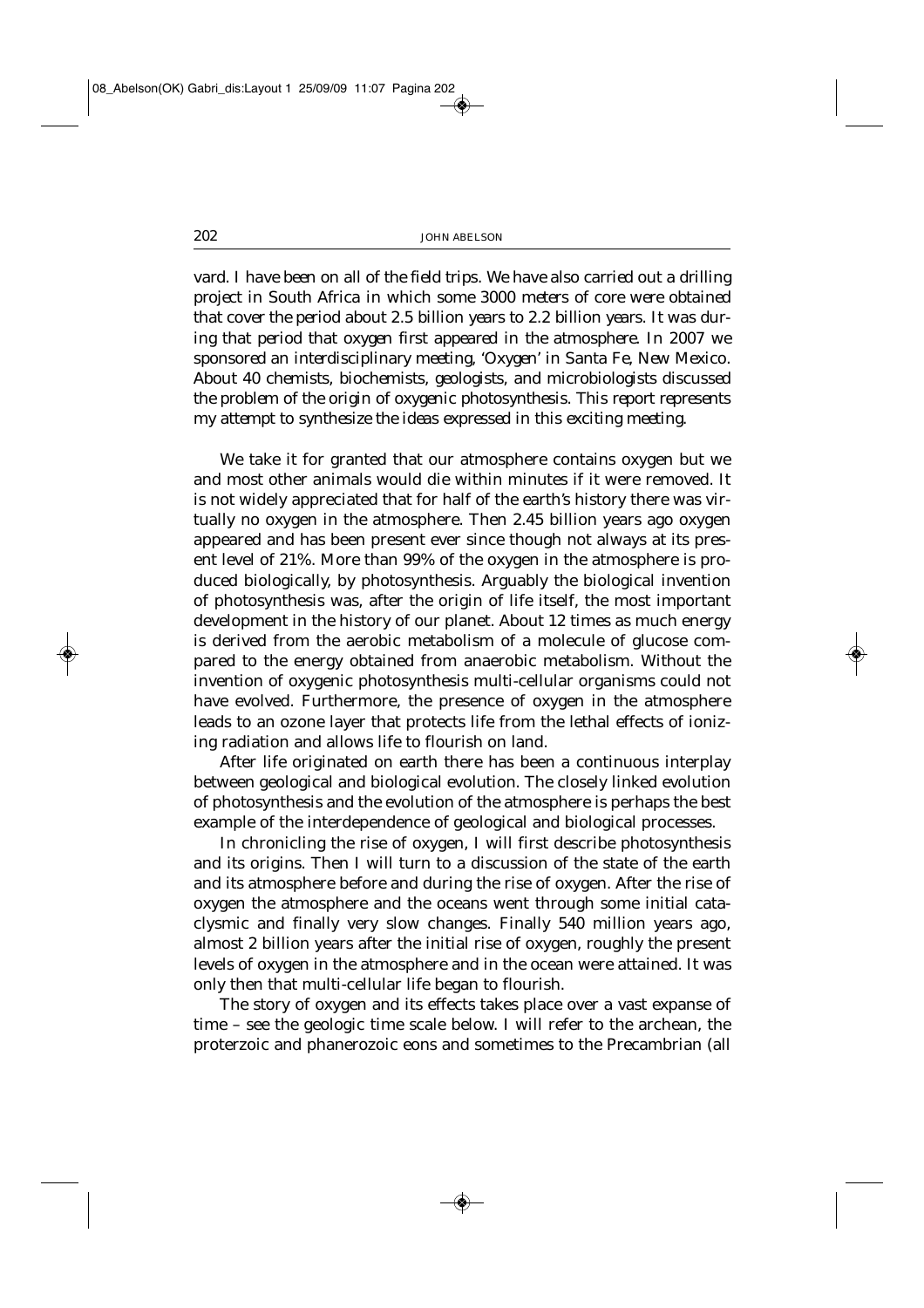time up to 544 million years ago) and to the Cambrian (the 39 million years after). In geology 1 billion years is abbreviated Ga and 1 million years Ma (see Figure 1, p. 596).

One way to comprehend this vast expanse of time is to compare it with the time it takes the continents to completely rearrange themselves via plate tectonics. 225 million years ago all of the continents were together in the super-continent, Pangaea. In 225 million years the continents separated and the Atlantic and Indian oceans were formed. This is about 5% of earth's history and about one tenth of the time period we chronicle here.

It is also useful to consider how much biological change can take place in 2 billion years. A heritable and selectable change, a mutation, can take place at every cellular division. The earth's oceans contain about 4x  $10^{24}$  ml. of water. If we conservatively assume a steady state of 1000 cells/ ml in the ocean and a division time of one week (during this period most cells are unicellular microorganisms), then in two billion years something like 10<sup>39</sup> divisions could take place. Specific mutations in bacteria take place at a frequency of about  $10^{-8}$ . Even more rapid changes can occur when genes are transferred between different organisms. In 2 billion years, there is an enormous potential for evolutionary change.

#### **PHOTOSYNTHESIS**

In photosynthesis, the energy of light is used to extract electrons and protons from a donor molecule  $H_2A$  which are then used to reduce carbon dioxide, in the reactions:

> $2H_2A \rightarrow 4H^+ + 4e^- + 2A$  $CO_2 + 4H^+ + 4e^- \rightarrow (CH_2O) + H_2O$

The donor molecule,  $H_2A$  can be a variety of reduced compounds including  $H_2S$ , Fe<sup>++</sup>,  $H_2$ , various organic compounds and  $H_2O$ . Use of the former group of donors probably pre-dated the use of water in photosynthesis. The cellular machinery for oxygenic photosynthesis (in which water is used as the donor) is in part derived from it predecessors.

In oxygenic photosynthesis the electrons from water are extracted and used to generate energy and to reduce carbon dioxide to a carbohydrate according to the equation: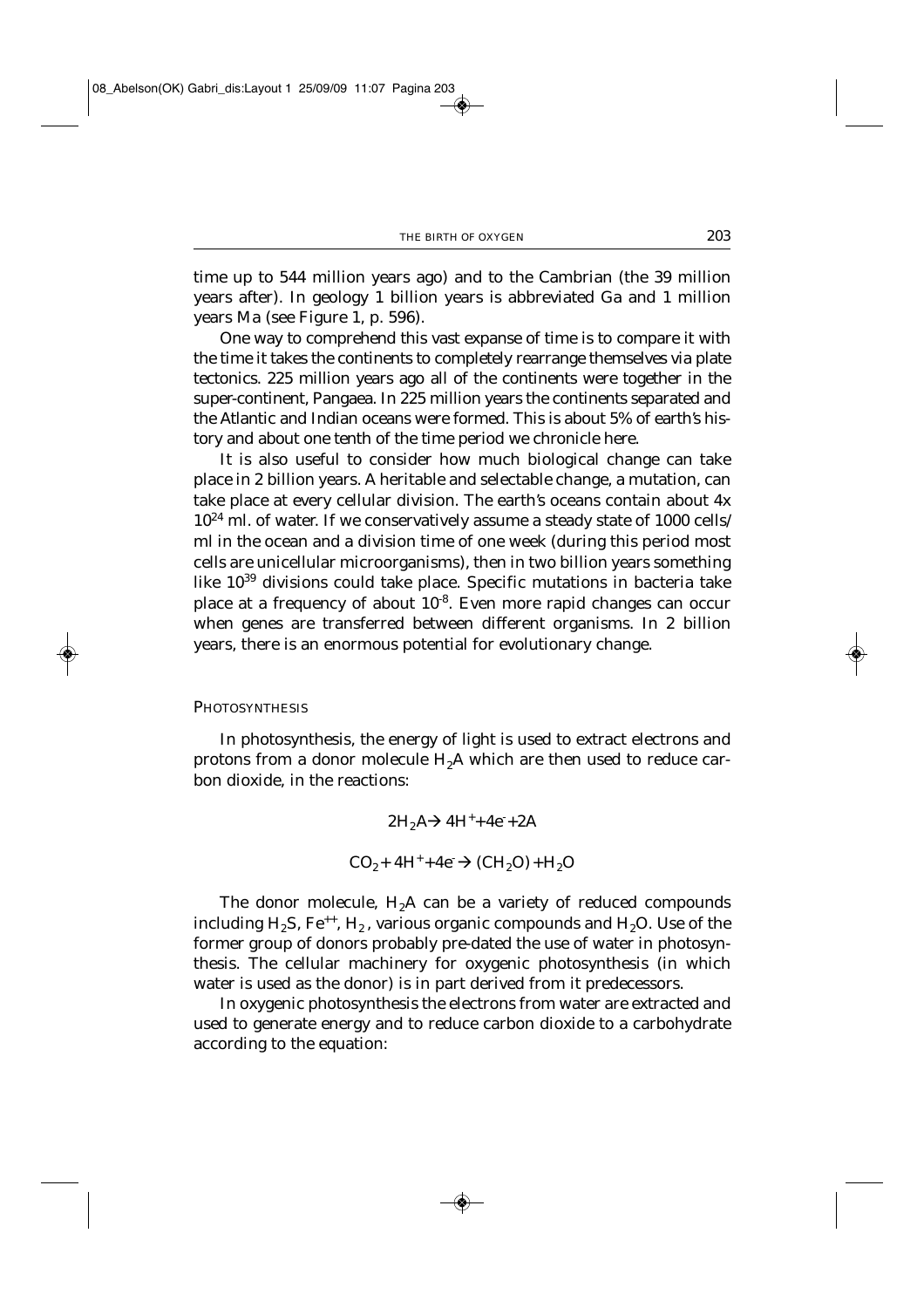$H<sub>2</sub>O + CO<sub>2</sub> \rightarrow (CH<sub>2</sub>O) + O<sub>2</sub>$ 

It has been known since the work of Martin Kamen and Samuel Ruben more than 50 years ago that the  $O<sub>2</sub>$  generated in photosynthesis is entirely derived from  $H_2O$  so water is dissociated in photosynthesis according to the equation:

$$
2H_2O \rightarrow 4H^+ + 4e^- + O_2
$$

It takes an enormous amount of energy to extract an electron from water because oxygen has a high affinity for electrons. One photon of light is required to extract each electron so photosynthesis is a four electron process.

Oxygenic photosynthesis takes place in one class of bacteria, cyanobacteria. It also takes place in a number of eukaryotic organisms, e.g. algae and plants but photosynthesis in eukaryotes and in cyanobacteria is almost exactly the same because photosynthetic eukaryotes are all derived from a symbiotic event in which a primitive eukaryote captured a cyanobacterium, so in discussing photosynthesis and its origin it is appropriate to focus on cyanobacteria.

In cyanobacterium the photosynthetic machinery is located in a system of layered *thylakoid* membranes. The membranes enclose an interior space, the *lumen*. The machinery consists of many pigmented proteins, many of them extending across the thylakoid membrane to the exterior space, the *stroma*. Some of the proteins and pigments in the thylakoid membrane serve as antennae to funnel light energy into the reaction center.

The reaction center consists of two complex multi-protein assemblies, termed Photosystem I and Photosystem II (PSI and PSII). At the heart of both PSI and PSII is a cofactor chlorophyll molecule.

The figure below is complex but successfully depicts the major multiprotein complexes involved in photosynthesis.

There isn't sufficient space here to discuss photosynthesis in depth. A book is required to do it justice. Instead I will focus only on the mechanisms of oxygen synthesis. This reaction takes place in photosystem 2 (PSII). The active site for di-oxygen synthesis is called the Oxygen Evolving Center (OEC). This site contains four manganese atoms and one calcium atom, coordinated mainly to one core PSII protein. The mechanism of water splitting is unique and so far, at least, a related metallo-protein has not been identified. The OEC allows for the integration of a one elec-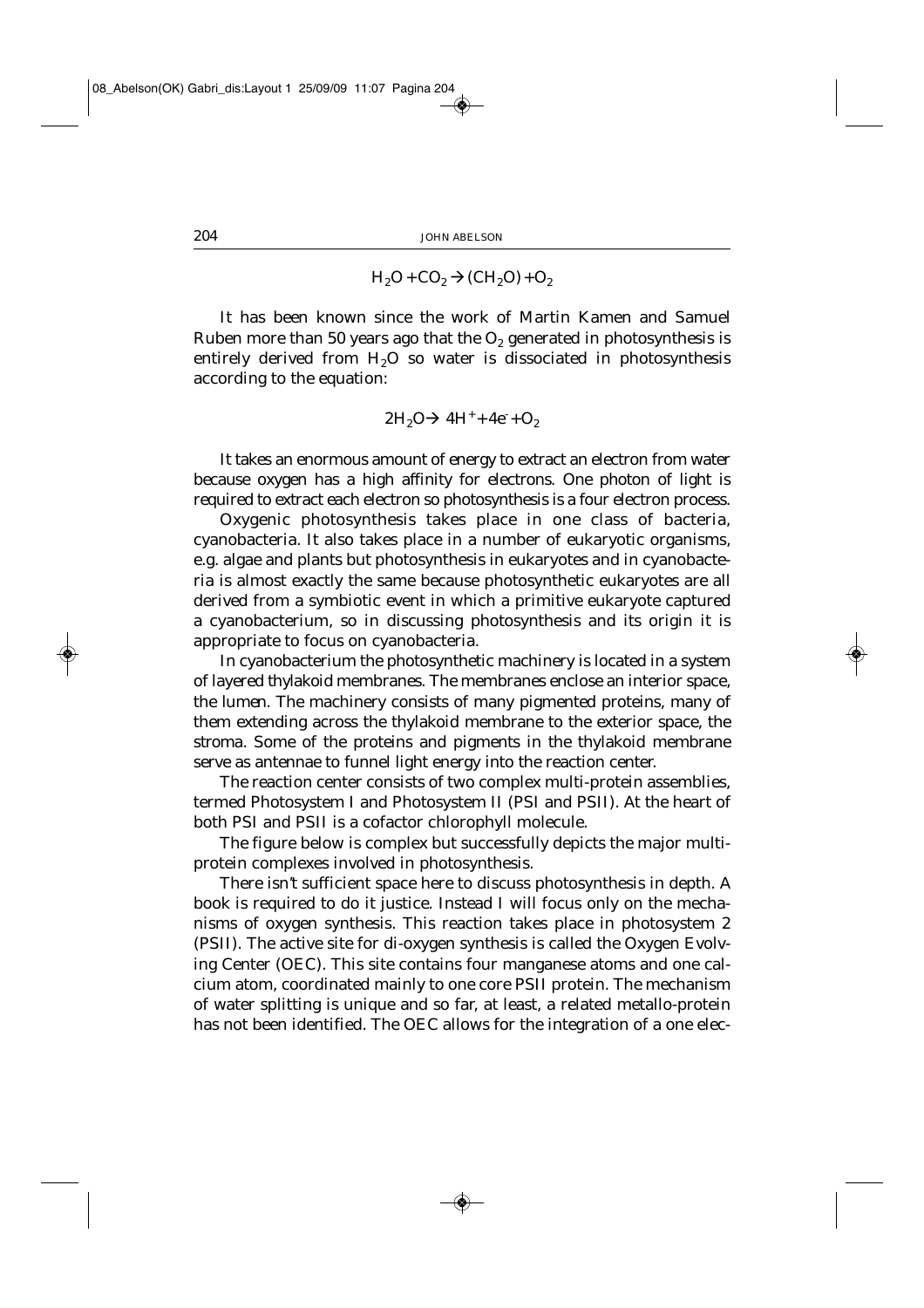

Figure 2. From *Molecular Mechanisms of Photosynthesis*, Robert E. Blankenship.

tron process, the excitation of cytochrome P680, with a four electron process, the splitting of  $H_2O$  to form  $O_2$ . A beautiful experiment done 50 years ago independently by Pierre Joliot and Bessel Kok proves that the OEC abstracts protons and electrons step-wise from water to evolve oxygen. Alternative models, ruled out by this experiment, include the cooperation of four reaction centers to cleave a single molecule of  $H<sub>2</sub>O$  or that one center accumulates four oxidizing equivalents prior to oxidizing water in a single concerted step.

The OEC can now be understood more clearly because a 3.5A crystal structure has been obtained of PS II by J. Barber in London and a higher resolution structure of the OEC manganese oxide core by K. Sauer and W. Saenger *et al.* determined by x-ray absorption spectroscopy on single crystals of PSII (see Figure 3, p. 596).

In photosynthesis the manganese oxide cluster binds two molecules of  $H<sub>2</sub>$ O. The energy of one quanta of light abstracts one proton and one electron. Thus this structure is the integrator of four electron transfer reactions resulting in the synthesis of one molecule of di-oxygen from two molecules of water. The invention of this mechanism was a unique event in evolution. When did it happen?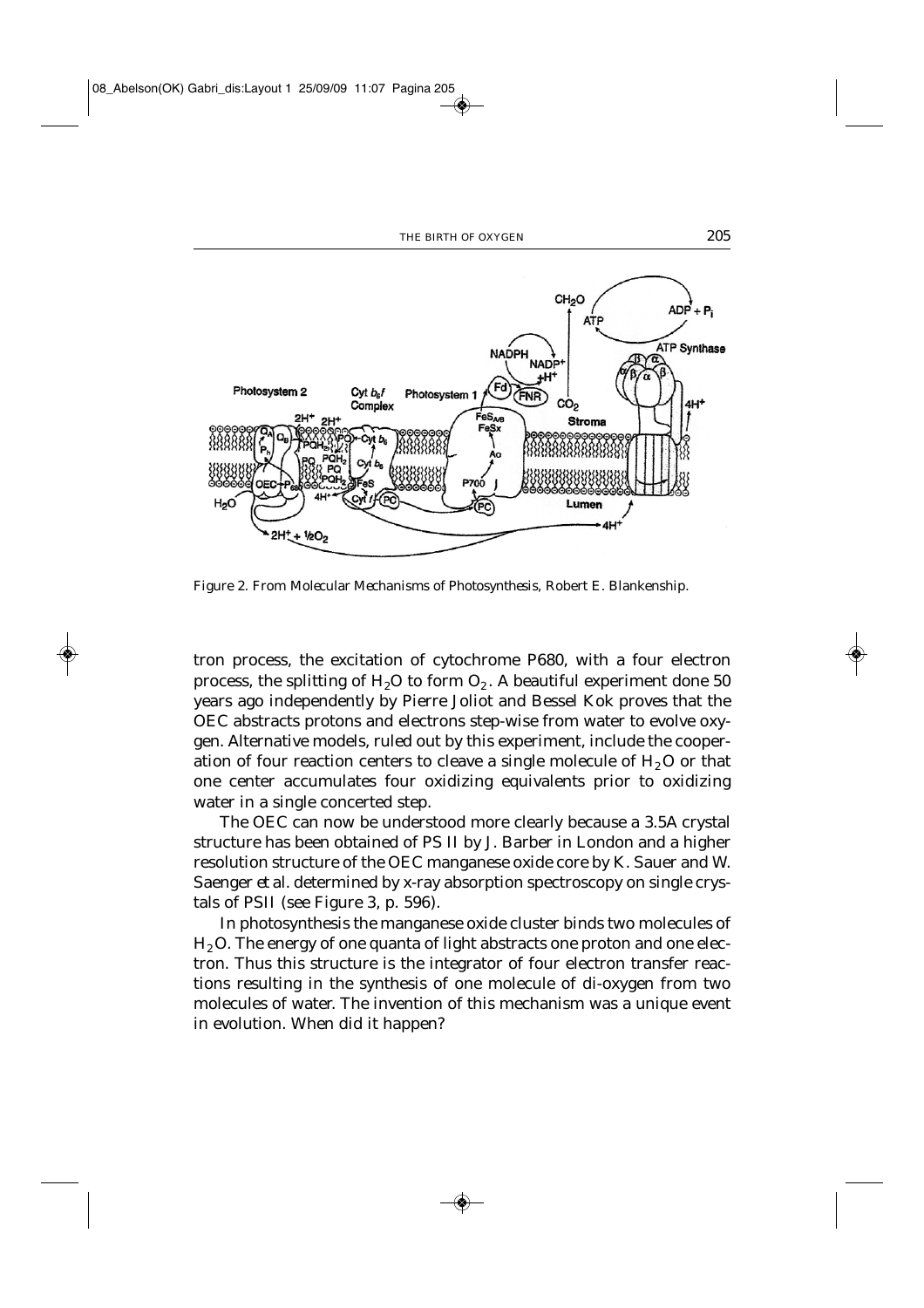A DATE FOR THE EVOLUTION OF OXYGENIC PHOTOSYNTHESIS?

Oxygen first appeared in the atmosphere 2.45 billion years ago and I will summarize the geological evidence for that below. Oxygenic photosynthesis must have evolved by that time but how much earlier did it evolve? There is a single piece of data that suggests that it had evolved by 2.7 billion years ago, 250 million years before the appearance of oxygen in the atmosphere.

Roger Summons, an Australian now working at MIT, has developed powerful analytical techniques (gas chromatography and mass spectrometry) for detecting minute traces of biological compounds (termed biomarkers) in ancient rocks. Rocks formed billions of years ago have gone through cycles of heating (termed diagenesis). The preservation of organic chemicals in ancient rocks is rare and when they are found they are limited to hydrocarbons.

In samples derived from black shales deposited in northwestern Australia 2.7 billion years ago a class of hydrocarbons called stearanes were found. Stearanes are derived diagenetically from steroids now found almost exclusively in eukaryotic cells. Cholesterol, e.g. is a steroid.

Steroid synthesis involves a number of steps requiring molecular oxygen. For example in the synthesis of cholesterol starting with squalene, eleven separate steps require molecular oxygen. It seems very unlikely to me that all of these steps would have used some other oxidant and different enzymes prior to the advent of oxygen and then been altered with the advent of oxygen. Thus the presence of stearanes in the Australian black shales argues for the presence of molecular oxygen in the ocean at 2.7 billion years.

Although the rocks from which these samples were extracted are correctly dated, it is more difficult to be sure that the biomarkers were deposited in the rocks at that date. They could have been the result of ground water penetration from the surface or penetration of oils from younger rocks into the older rocks. Or they could have been contamination from the drilling fluid. Great precautions are taken to avoid the latter artifact. The exterior surface of the drill cores is shaved off and the sample is taken from the interior of the core. But the cores used in this experiment were drilled with organic fluids and given the importance of this sort of result it is now considered imperative to drill with only water as a lubricant and this is being done (for example in our South Africa cores). It is also important, insofar as it is feasible, to investigate biomarkers in yet older rocks. The possibility that oxygenic photosynthesis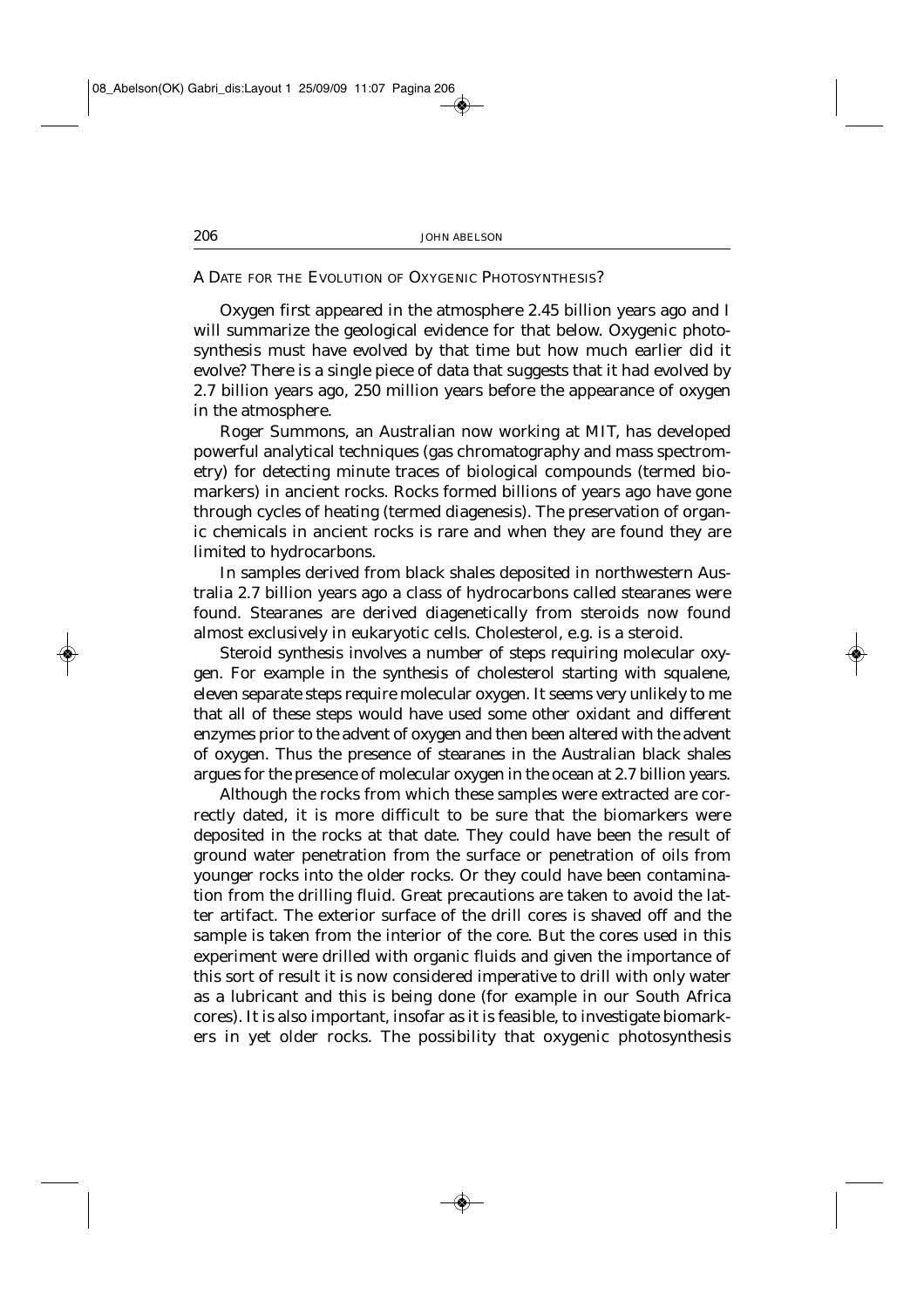evolved 300 million years before the advent of oxygen in the atmosphere poses the obvious question of why it took so long. We need to know what the earth was like prior to the appearance of oxygen in the ocean and what events might have triggered its rise in the atmosphere.

THE ARCHEAN EARTH AND THE RISE OF OXYGEN

In the Archean eon prior to 2.5 billion years ago, the atmosphere was reducing; the major components being  $N_2$ ,  $CO_2$ , and perhaps  $CH_4$ , methane. The argument for methane is that at the origin of the earth the sun was 30% fainter than it is now and it can be calculated that without a greenhouse gas the earth would have been frozen until 2 billion years ago. The geological record shows that liquid water was present during the Archean eon and that the temperature was likely warmer than now. Certainly carbon dioxide would have provided a greenhouse effect but without oxygen in the atmosphere, methane, likely produced by methanogenic bacteria, could have accumulated to 1000 ppm; it is present at about 2 ppm now. The composition of the Archean ocean is less certain but geological evidence suggests that there was much less sulphate than now and there was certainly very little dissolved oxygen because there was abundant dissolved iron, Fe<sup>++</sup>. In the Archean world organisms only lived in the ocean and the primary producers were likely the non-oxygenic photosynthesizers (although remember, we do not know for certain how early oxygenic photosynthesis evolved).

Geologists have known for more than 50 years that oxygen appeared in the atmosphere about 2.3 billion years ago. Preston Cloud and Dick Holland were the first to make this observation. What they realized early on and could see at many places around the world can perhaps most simply be chronicled in the Huronian Supergroup in southern Canada.

In the Matinenda formation (2.45 Ga) conglomerates can be seen that contain uraninite and pyrite. These conglomerates are detrital deposits meaning that were washed into the sea by ancient rivers. Uraninite,  $UO<sub>2</sub>$ , is insoluble whereas unlike for iron the more oxidized form,  $UO<sub>4</sub>$  is soluble. If oxygen had been present in the atmosphere,  $UO<sub>2</sub>$  would have been oxidized and solubilized. Pyrite (FeS<sub>2</sub>) is rapidly converted to hematite,  $Fe<sub>2</sub>O<sub>3</sub>$  in the presence of oxygen. Pyrites and uraninites are not seen in the sediments above the Matinenda formation in the Huronian and they are not generally seen anywhere in detrital deposits younger than 2.3 billion years.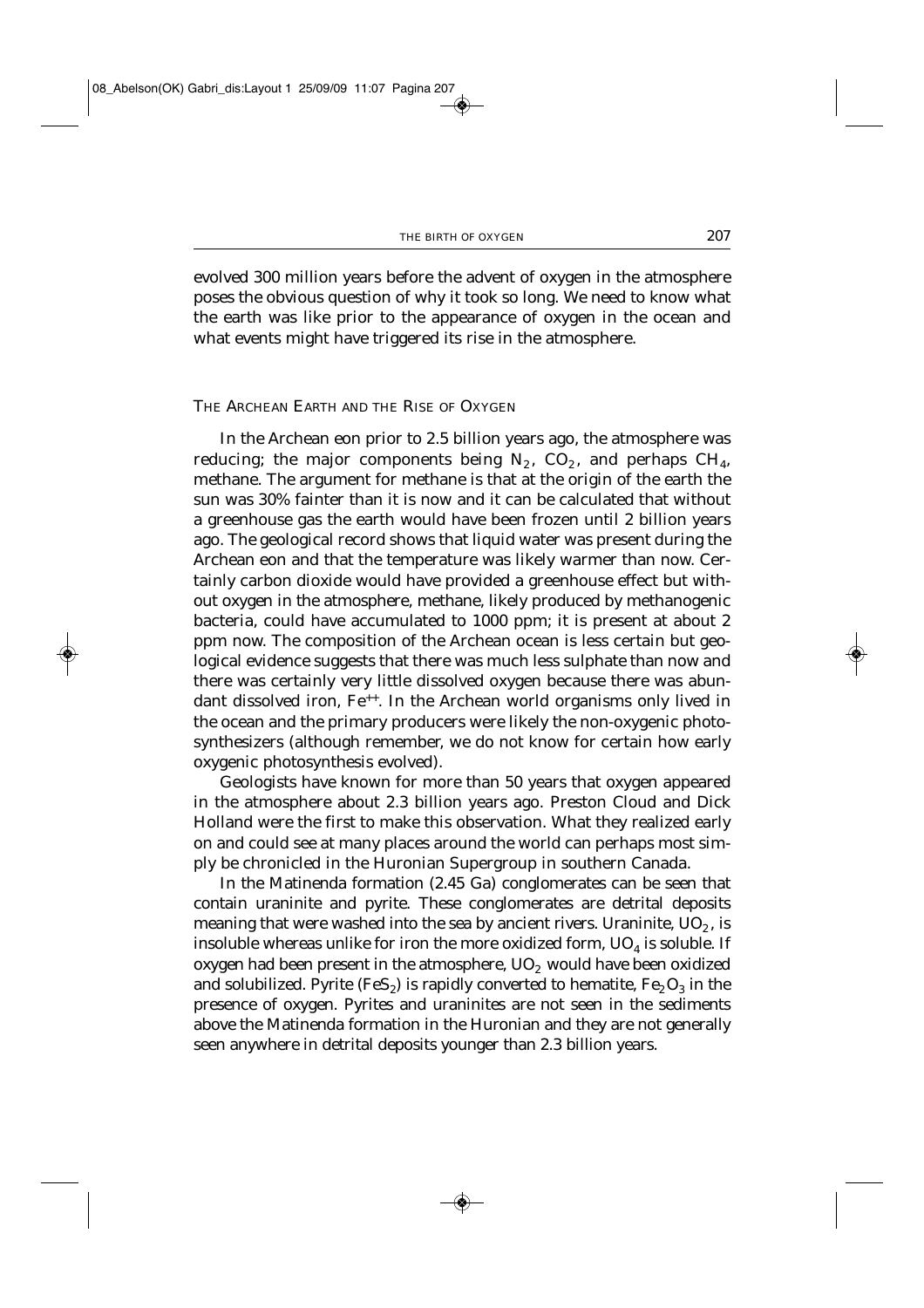Between the Matinenda and the Lorraine formation in the Huronian can be found evidence for three glaciation events. We shall return to these glaciations later but when we reach the Lorrain formation (2.2 Ga) we first encounter red beds. These are sandstone beds, deposited by rivers or sand blown dust. Red crystals of hematite coat the sandstone grains. The presence of red beds is indicative of an oxidizing atmosphere. The earliest red beds were formed about 2.2 billion years ago. Oxygen must have appeared in the atmosphere after the deposition of the Matinenda formation, 2.45 Ga and before the deposition of the Lorrain formation, 2.2 Ga.

A more recent result has firmly pegged the rise of oxygen at 2.45 Ga. In order to understand this result we must briefly review the use of atomic isotopes in geochemistry. Four isotopes of sulfur occur naturally  $32S$  (94.9%),  $33\text{S}$  (.76%),  $34\text{S}$  (4.29%) and  $36\text{S}$  (.02%). In biological processes, for example  $SO_4$  reduction to  $SO_2$ , <sup>32</sup>S is used preferentially to the other isotopes. <sup>33</sup>S is discriminated against by about half as much as 34S. Starting with the work of Farquhar and Thiemens at the Scripps Institution of Oceanography, the isotopic abundances of the sulfur isotopes in various rocks has been meas-



Figure 4. See J. Farquhar *et al., Science* 289: 756 (2000) (updated by S. Ohno).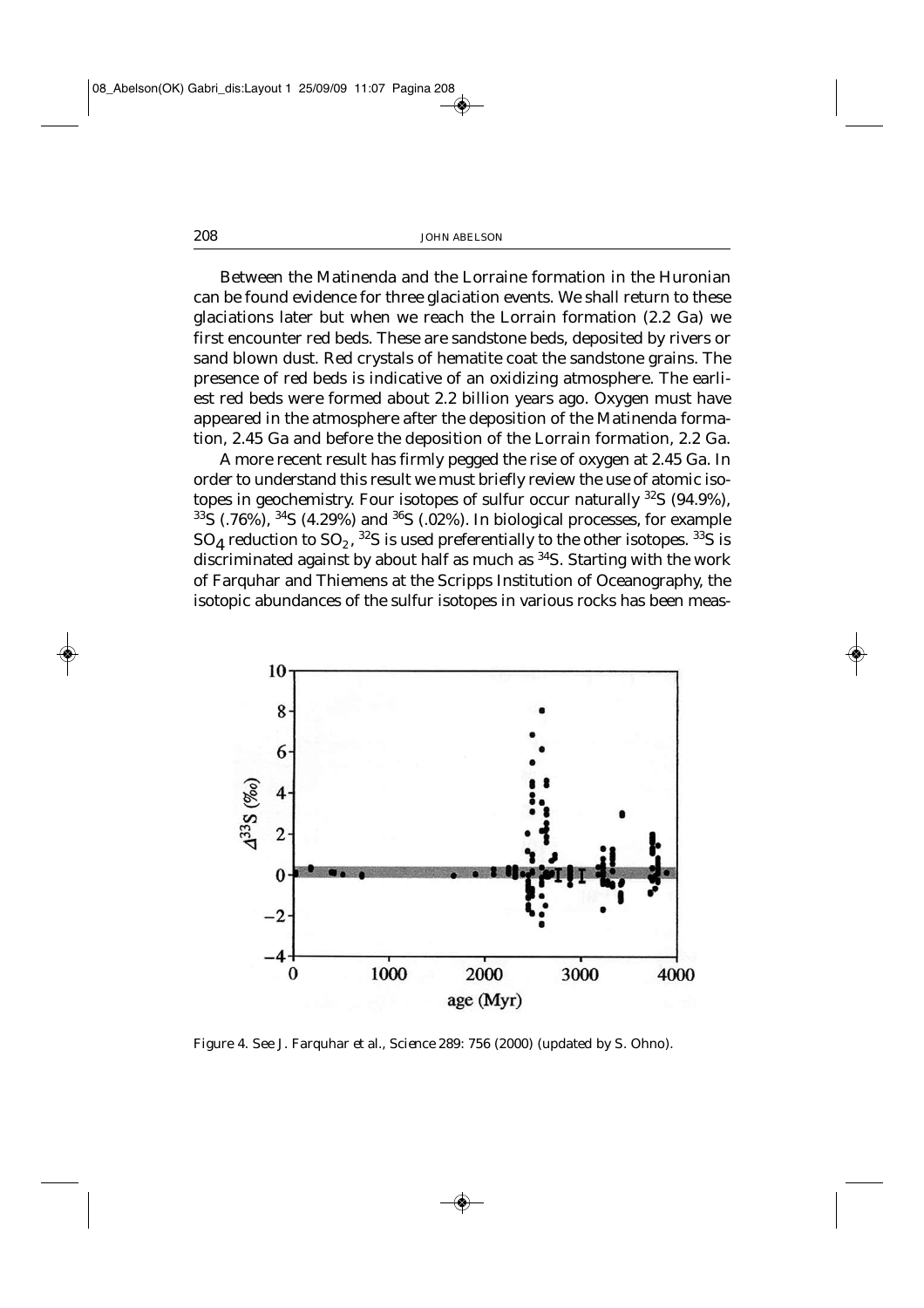ured. All modern rocks contain the same ratio of <sup>33</sup>S to <sup>34</sup>S because in modern rocks the ratio has been determined by the preferential use of <sup>33</sup>S to <sup>34</sup>S in biological processes. A quantity  $33S$  is a measure of the deviation of the abundance of  $33S$  from that ratio. In all modern rocks  $33S$  is zero. The figure below shows a recent compilation of the data.

In rocks before 2.45 Ga, the value of  $^{33}S$  is zero; in rocks older than 2.45 Ga the value is different from zero – it is negative if the sulfur is derived from barite  $(BaSO_4)$  and positive if the sulfur is derived from pyrite (FeS<sub>2</sub>). The variation of <sup>33</sup>S from zero is called *mass independent fractionation*. One is led to the conclusion that non-biological processes were at work on sulfur before 2.45 Ga. These processes were photochemical and the change that occurred at 2.45 Ga was the creation of an ozone shield due to the appearance of oxygen in the atmosphere. Ozone absorbs ultraviolet light, active in a number of photochemical processes in the atmosphere. For sulfur these could include reduction or oxidation of  $SO<sub>2</sub>$ or H<sub>2</sub>S, leading to elemental sulfur or  $H_2SO_4$  both of which can be incorporated into rocks. In the modern ocean all atmospheric sulfur is protected from photochemistry by the ozone layer and in the ocean is subjected to *mass dependent fractionation*. A level of oxygen in the atmosphere that is 1/100 the present level would lead to an effective ozone shield.

The sulfur isotope data fairly precisely determine the time for the rise of oxygen at some level. The biomarker data suggest that oxygenic photosynthesis originated at least 300 million years earlier. What prevented oxygen from appearing in the atmosphere earlier? Though this question has been frequently asked there is as yet no universally accepted answer. There could be either geological or biological reasons for the delay or both. Perhaps the level of reductants supplied to the atmosphere and the ocean by vulcanism decreased because of altered chemistry in the mantle. Or perhaps oxygenic photosynthesis, though it evolved earlier, had only become effective enough to alter the atmosphere at 2.45 Ga.

Interestingly the appearance of oxygen in the atmosphere had some relatively near term effects on the geology of the earth but did not markedly influence the biology at least as seen in the fossil record for another 1.8 billion years.

#### THE PROTEROZOIC EARTH AFTER THE RISE OF OXYGEN

In the Huronian Supergroup evidence can be seen for three separate glaciation events between the anoxygenic uraninite conglomerates at 2.45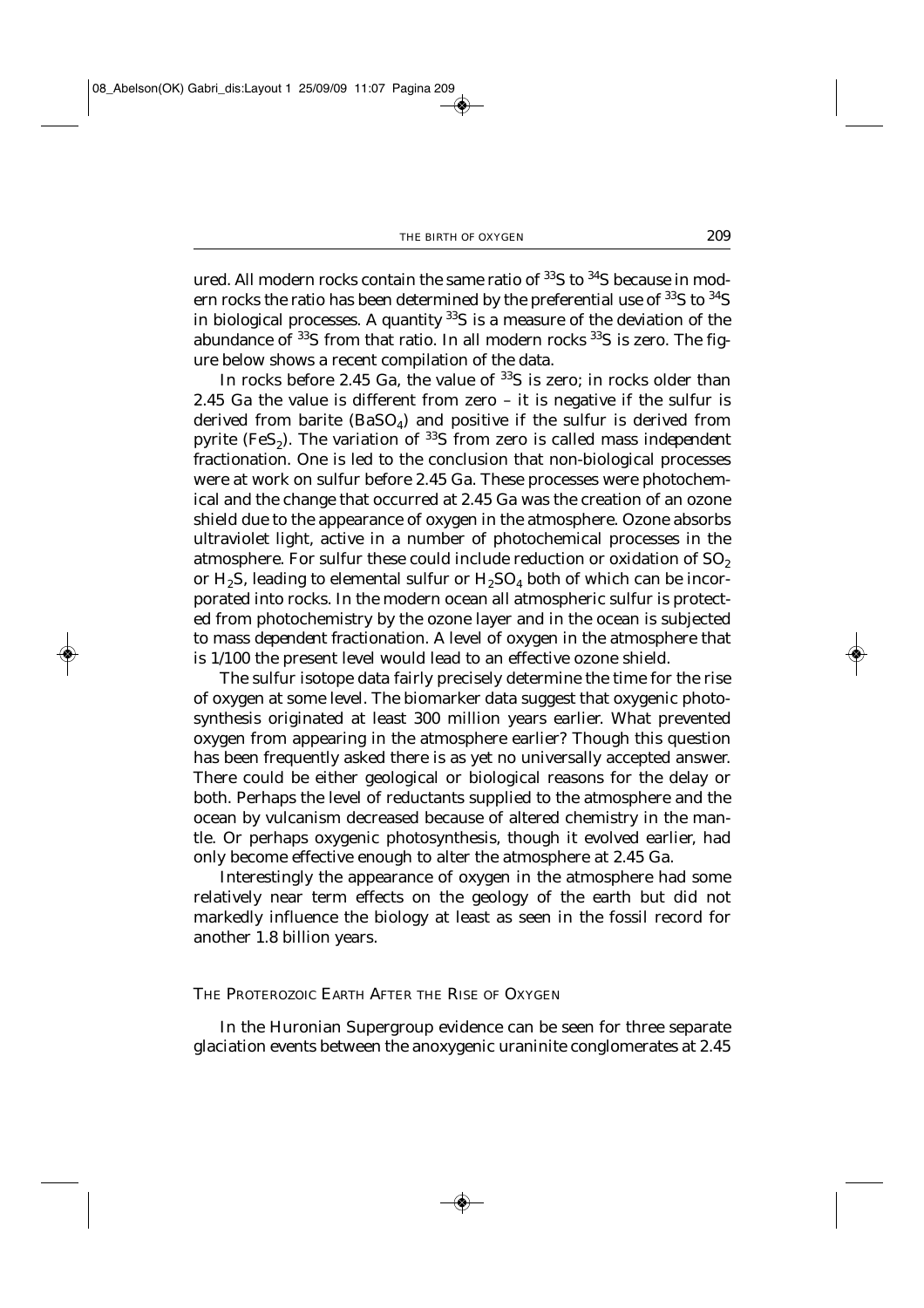Ga and the oxygenic red bed deposits at 2.2 Ga. The glaciation events are seen as large dropstones, left behind in the sediment as the glacier recedes or as scratches in bed rock made as the glacier moves over it. Evidently in the period between 2.45 Ga and 2.2 Ga the earth went through a pronounced cooling period.

In South Africa evidence is seen in the Makganyene formation of another glaciation event at 2.2 Ga. Joe Kirschvink at Caltech has shown by paleomagnetism that the Makganyene glacial event took place when the Transvaal Craton was near the equator. This means that the entire earth was glaciated, a 'snowball earth' event. The most plausible cause of the cooling is that the rise of oxygen in the atmosphere destroyed the methane and thus the greenhouse effect that was warming the earth. As the earth cooled and ice formed, more and more solar radiation was reflected (ice reflects eight times as much radiation as water). Once ice had covered the poles to the thirtieth latitude north and south a positive feedback loop insured that a sheet of ice about two kilometers in depth would cover the earth.

Why did the earth not remain in a frozen state? How could life have survived? Likely through vulcanism; life would have been confined to heated regions near vents. Carbon dioxide escaping into the atmosphere would accumulate because it could not dissolve in the ocean and be lost in weathering processes as it is normally. It could have taken 30 to 50 million years for a sufficient level (350 times the current level) of carbon dioxide to accumulate providing a greenhouse level that would melt the ice. When a sufficient greenhouse had been attained, the reverse positive feedback loop would occur and melting of the ice could have taken place in a few hundred years.

In the aftermath of the snowball earth the intense greenhouse is predicted to have raised the surface temperature to 50°C – a hothouse earth. Carbon dioxide dissolved in the ocean and a massive precipitation of  $CaCO<sub>3</sub>$  and MgCO<sub>3</sub> (dolomite) occurred. These precipitates are called cap carbonates and they can be as much as 400m thick.

The post snowball earth ocean was rich in nutrients and cyanobacteria flourished, raising the level of oxygen in the ocean and in the atmosphere. Dissolved iron precipitated as hematite and manganese as  $MnO<sub>2</sub>$ . South Africa possesses some of the richest manganese deposits in the world as a result of this event.

The Makganyene was the first snowball earth event (there were earlier regional glaciations) but it was not the only one. Two more snowball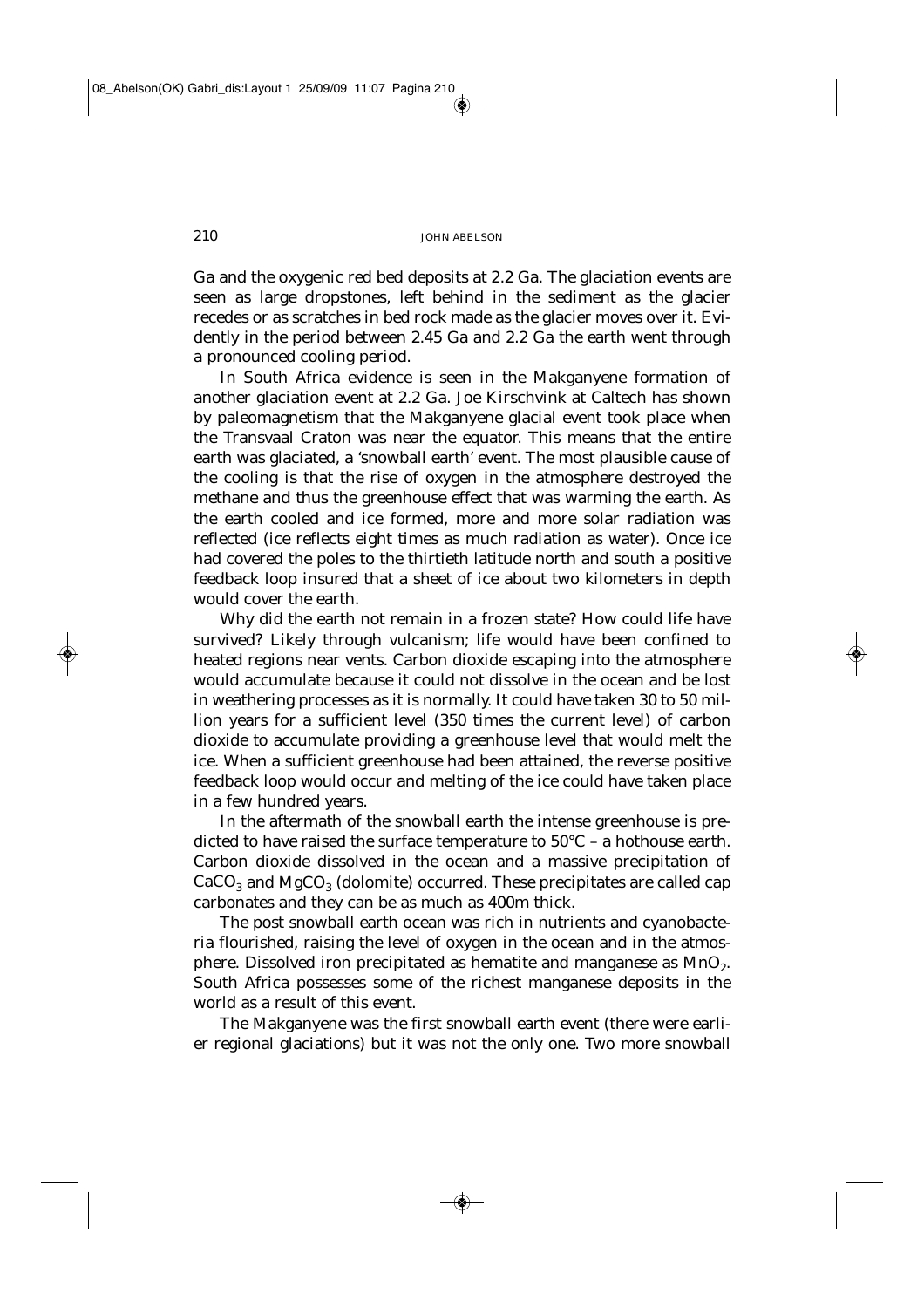earth events took place in the period between 800 million years and 600 million years ago. In the intervening billion years the earth was relatively quiet. Geologists call this period the 'boring billion'.

#### THE BORING BILLION

Following a proposal made by Don Canfield in 1998 consensus is building among geologists that except for the likely spike after the Makganyene glaciation, the level of oxygen in the atmosphere remained low for more than one billion years and did not rise to present levels until the end of the proterozoic eon at 540 mY (see Figure 1, p. 596).

The modest levels of oxygen in the atmosphere could have led to an ocean that while weakly oxygenated at the surface was anoxic below and like the Black Sea today sulfidic. It is not possible here to review all of the geological data supporting this conclusion but one line of evidence from Ariel Anbar and Tim Lyons involving the level of molybdenum in black shales of the proterozoic strongly supports this model. In an oxic atmosphere, molybdenum is washed into the ocean by rivers as the soluble  $\mathsf{MbO_4}^2$  anion. Molybdenum is thus abundant in today's oceans.

A survey of molybdenum in black shales through time reveals that molybdenum is low during the archean, slightly elevated in the mid proterzoic and abundant in the phanaerozoic period. The relatively anoxic ocean of the mid-proterozoic could not have supported multi-cellular life and it would have been a poor environment for eukaryotes. There is plenty of evidence for single cell eukaryotes in the proterozoic, but Cyanobacteria would have dominated the shallow oceans and tidal flats. Beginning in the late proterozoic, as oxygen levels rose the multi-cellular eukaryotes make a modest appearance in the fossil record. It is the end of the boring billion.

## THE RISE OF MULTI-CELLULAR EUKARYOTES

The end of the proterozoic eon is punctuated by two snowball earth events: one at 750Ma and the other at 600Ma. These were not caused by oxidation of methane in the atmosphere but likely by a fall in carbon dioxide levels. At this time all of the land mass of the earth was near the equator and so none of it would have been covered with ice as Antarctica is today. Thus the entire land mass of the earth would have been available for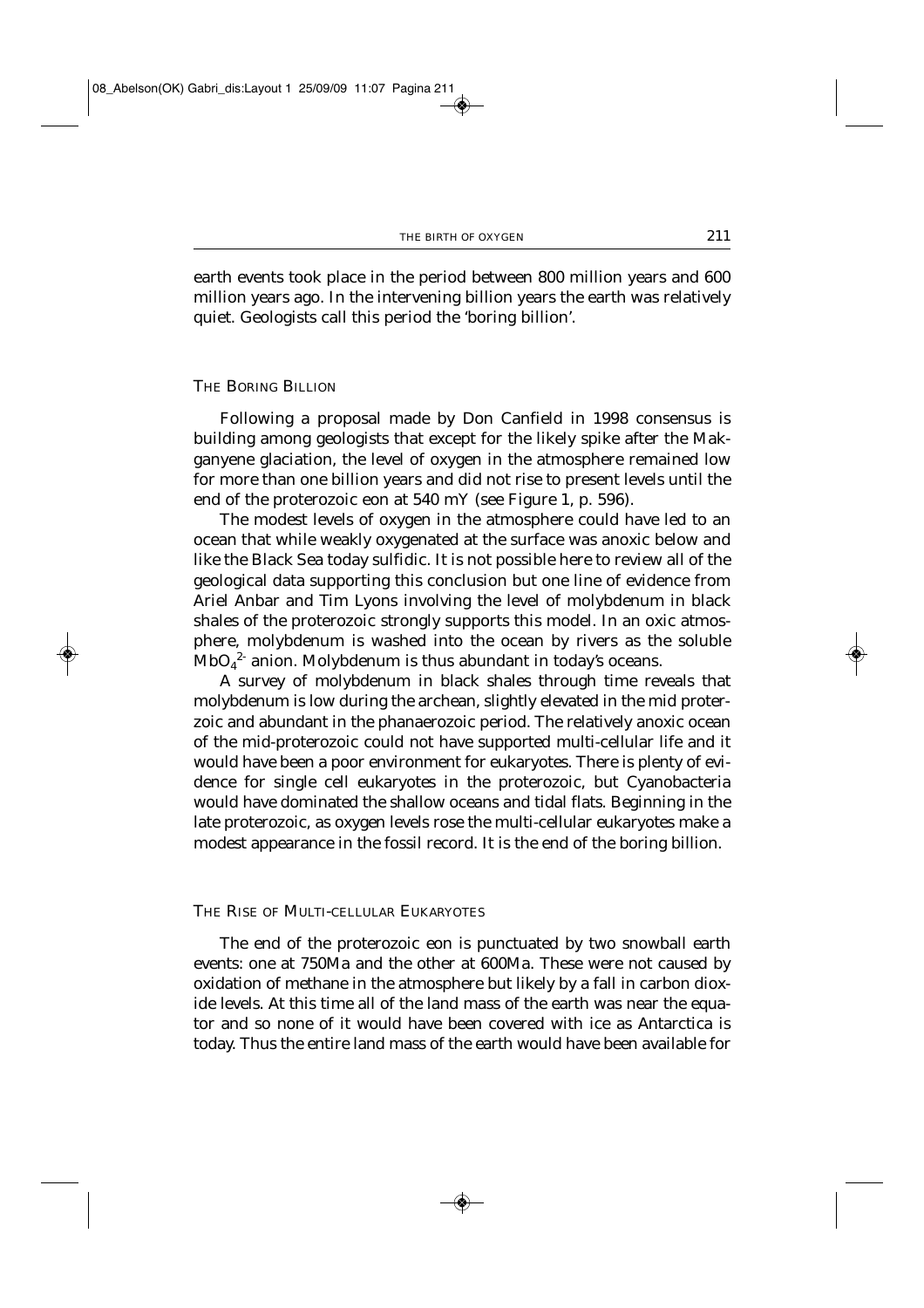removing  $CO<sub>2</sub>$  from the atmosphere by atmospheric weathering leading to a gradual cooling of the planet. The rich aftermath of the snowball earth events could have oxygenized the oceans and led to the initial rise of multi-cellular animals. Fossils from this period (called the Ediacaran or Vendian period) can be seen in many parts of the world. At the boundary between the Cambrian and the Precambrian at 542 Ma a mass extinction occurred. The Ediacaran animals disappeared and the modern world followed.

However we have to look at rocks deposited some 40 million years later to see the blossoming of animal life in the Cambrian as seen in the Burgess shales. The Burgess shales record a wonderful zoo of animals that have clearly developed many of the body plans seen later in evolution as well as mind boggling creatures that we never see again. Here are some of my favorites from Steven Gould's book *Wonderful Life* (see Figure 5, p. 597).

In an artist's rendering we see the entire community just before it was entombed for 500 million years by a mud slide.

By the Cambrian period, oxygen was near its present level in the atmosphere and the ocean. Animal evolution was on its way.

#### EPILOGUE

The unique and powerful process of oxygenic photosynthesis nearly resulted in the extinction of all life in the Makganyene glaciation. The earth itself with its molten core came to the rescue. After a period of nearly 2 billion years, however, photosynthesis made possible the evolution of multi-cellular animal life, a process still going on today.

Although it is in its infancy from a geological perspective, human intelligence may be as unique and potent a force for change on earth as photosynthesis was. Will human intelligence lead to a flowering of the earth as photosynthesis did or will it lead to the extinction of life? It is too early to say. Geology tells us that we will have to wait 2 billion years to know.

## BIBLIOGRAPHY

- Robert Blankenship (2002), *Molecular Mechanisms of Photosynthesis, Blackwell Science*.
- Kristina N. Ferreira, Tina M. Iverson, Karim Maghlaoui, James Barber, and So Iwata 'Architecture of the Photosynthetic Oxygen-Evolving Center', *Science* 303: 1831-1838 (2004).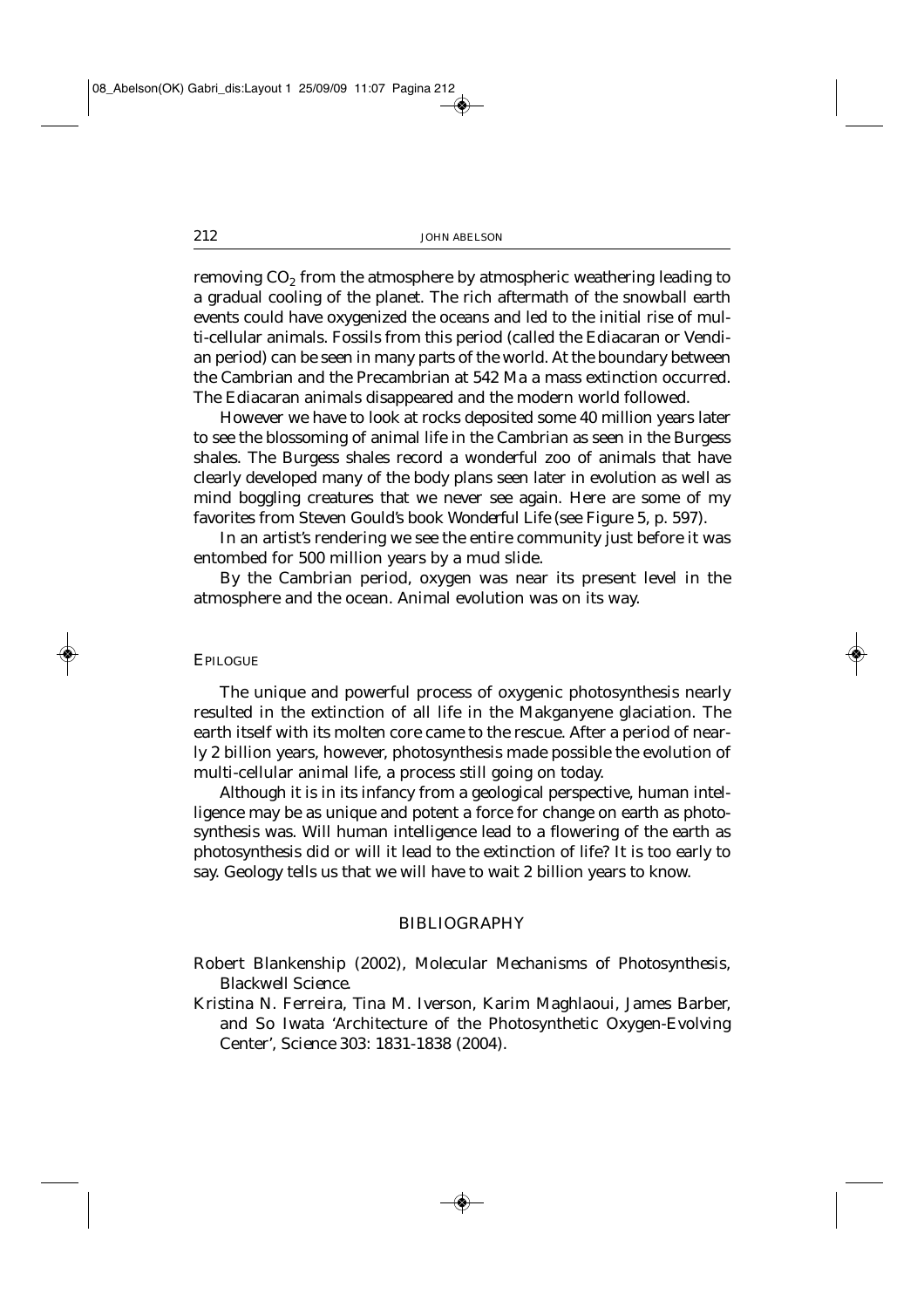- Junko Yano, Jan Kern, Kenneth Sauer, Matthew J. Latimer, Yulia Pushkar, Jacek Biesiadka, Bernhard Loll, Wolfram Saenger, Johannes Messinger, Athina Zouni, and Vittal K. Yachandra 'Where Water Is Oxidized to Dioxygen: Structure of the Photosynthetic Mn4Ca Cluster', *Science* 3 November 2006 314: 821-825.
- Knoll, A.H. (2003), *Life on a Young Planet: The First Three Billion Years of Evolution on Earth*, Princeton University Press, Princeton, New Jersey.
- J.F. Kasting, 'The Rise of Atmospheric Oxygen', *Science* 293: 819-820 (2001).
- J.F. Kasting, D. Catling, 'Evolution of a Habitable Planet', *Ann. Rev. Atron. Astrophys*., 41: 429-463 (2003).
- J. Farquhar, H. Bao and M. Thiemens, 'Atmospheric Influence of Earth's Earliest Sulfur Cycle', *Science* 289: 756 (2000).
- Evans, D.A., Beukes, N.J., & Kirschvink, J.L., 'Low-latitude glaciation in the Paleoproterozoic', *Nature* 386: 2626-266. 1997
- Canfield, D.E. (2005), 'The early history of atmospheric oxygen: Homage to Robert M. Garrels', *Annual Reviews of the Earth and Planetary Sciences* 33: 1-36.
- J.J. Brocks, Graham Logan, Roger Buick, and Roger Summons, 'Archean Molecular Fossils and the Early Rise of Eukaryotes', *Science* 285: 1033-1036 (1999).
- Hoffman, P.F. & Schrag, D.P., 2000, 'Snowball Earth', *Scientific American* 282: 68-75.
- Knoll, A.H. and S.B. Carroll (1999), 'The early evolution of animals: Emerging views from comparative biology and geology', *Science* 284: 2129- 2137.

*Acknowledgments*: I wish to thank my geobiology mentors, John Grotzinger and Andy Knoll for helping me to appreciate what rocks can tell us about biology. Andy Knoll, Robert Blankenship, Judith Klinman and Don Canfield were the organizers of the Oxygen meeting. I thank the organizers and many of the participants for helping me to write this talk. Thanks also to my longtime partner in science, Mel Simon and to Joan Kobori, the Agouron Institute administrator who has made the execution of our programs possible.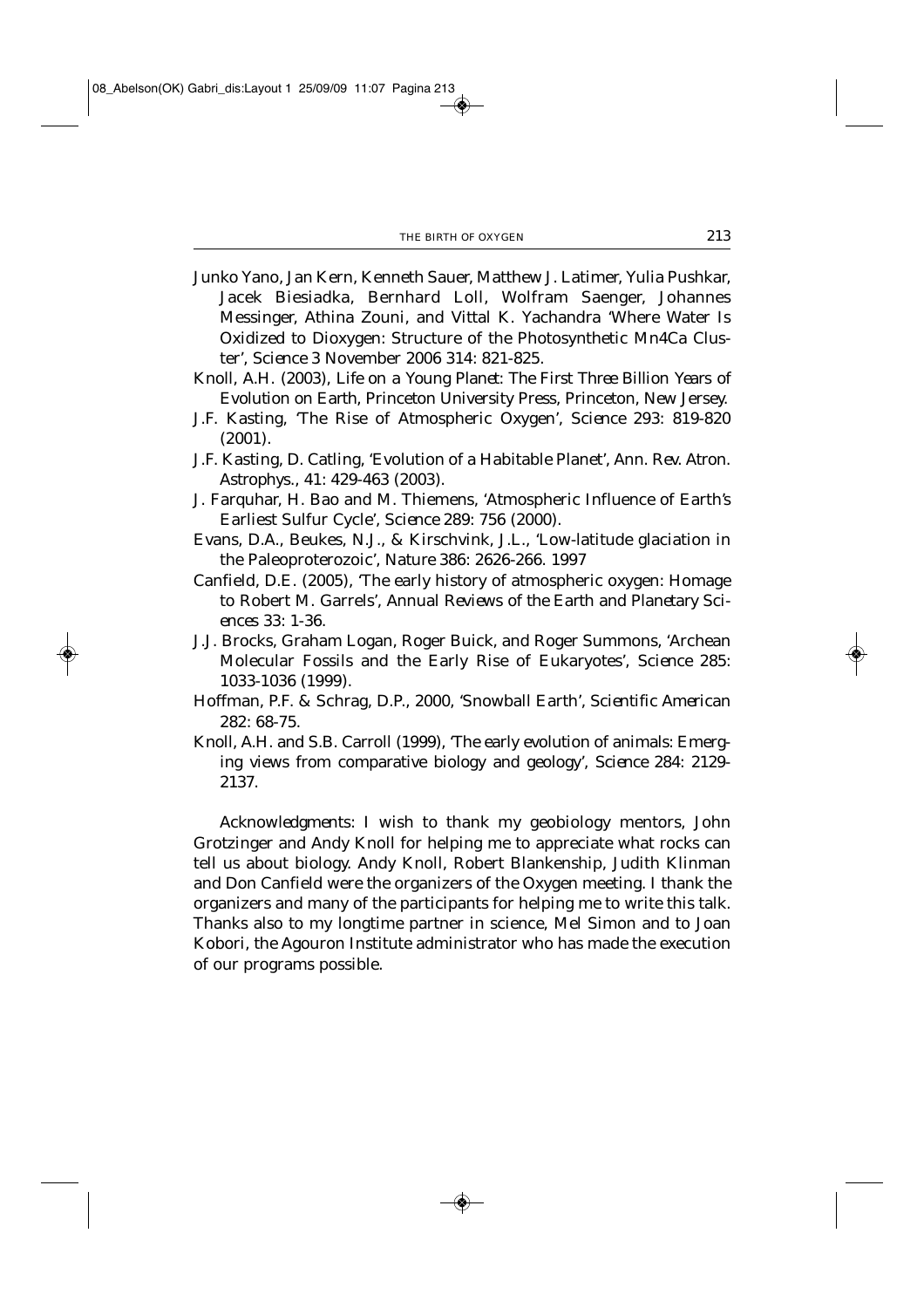

Figure 1.



Figure 3. From Yano *et al.*, *Science* 3 November 2006, 314: 821-825